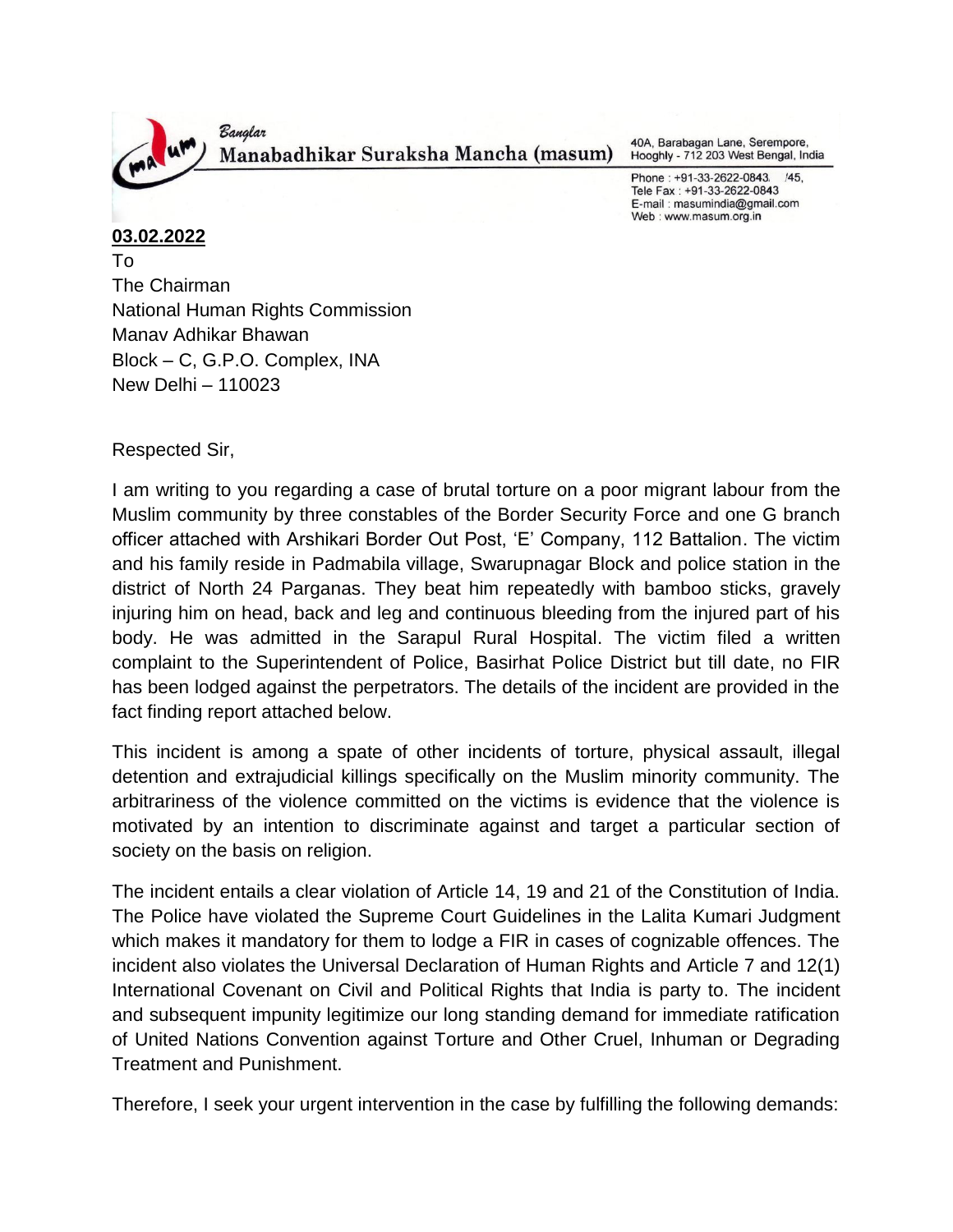- An independent and non-partisan inquiry into the incident.
- Mr. Parimal Pal, 'G' branch officer and 3 other BSF constables who are accused of committing the crime should be immediately brought under trial and prosecuted.
- The local police station should be directed to lodge the FIR in this incident and start the investigation.
- The victim should be compensated for the grave injuries inflicted on him.
- The BSF should be stationed at the zero point and not inside villages.
- Security and safety of the victim and his family members must be ensured.

Thanking you. Yours Sincerely

Kirity Roy Secretary, MASUM & National Convener, PACTI

**Details of the Victim:** Mr. Faruk Sardar; son of Mr. Anowar Sardar; aged about 39 years; Religion- Islam, OBC community; Occupation – agricultural worker; residing at Padmabilla village; Swarupnagar Block and Police Station in the district of North 24 Parganas.

**Details of Secondary victims:** (1) Mrs. Muslima Bibi, aged about 35 years; wife of the victim; (2) Master Riyaj Sardar, aged about 16 years; son of the victim; both are residing at Padmabilla village; Swarupnagar Block and Police Station in the district of North 24 Parganas

**Details of the perpetrators:** Mr. Parimal Pal; 'G' branch officer and other 3 constables attached with Arshikari Border Out Post; 'E' Company; 112 Battalion

**Date and Time of incident:** On 02.01.2022 at around 7 pm

**Place of Incident:** On the Bithari Hakimpur village panchayat road near Khagen Saha's house at Arshikari village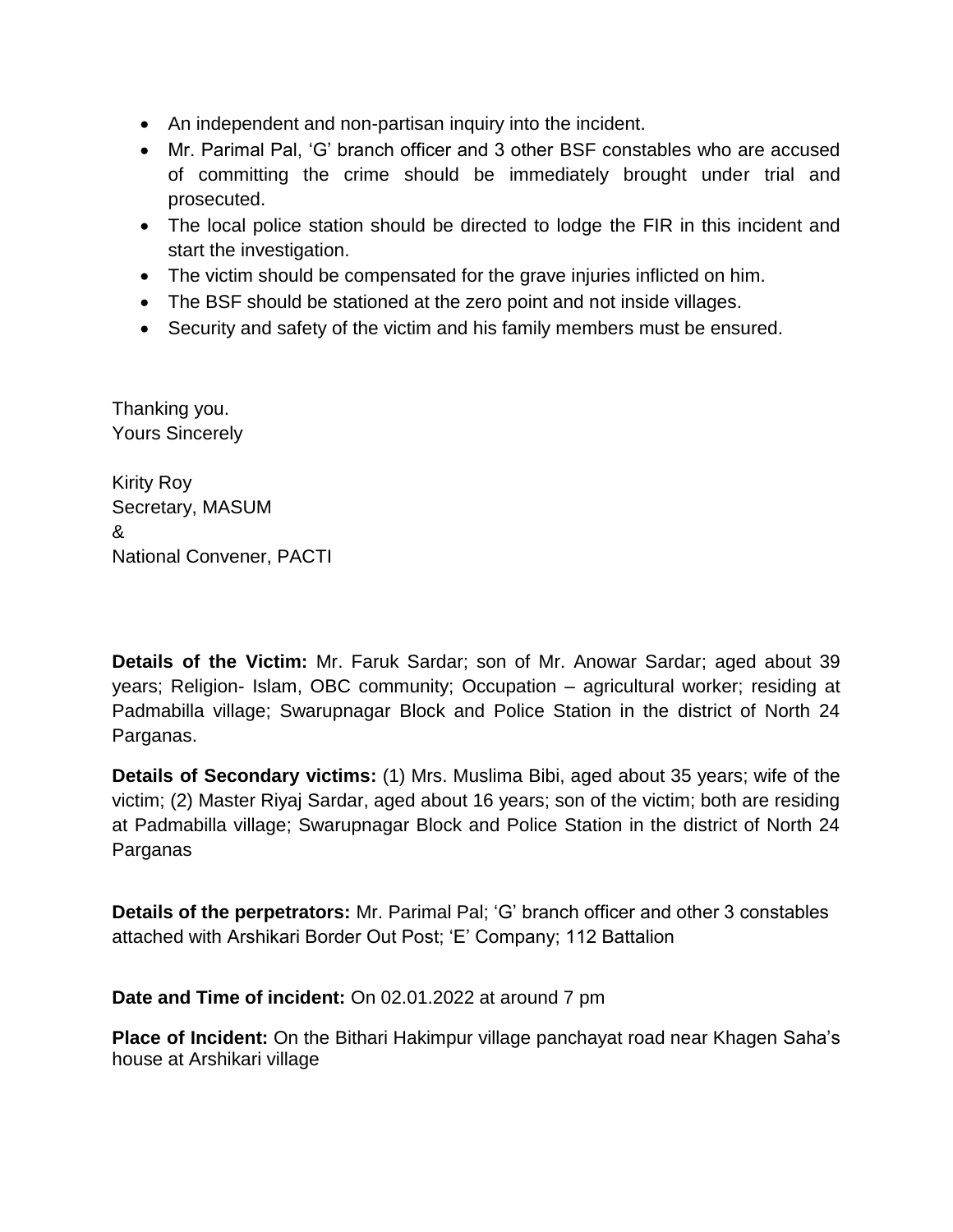**Details of the incident:** Mr. Faruk Sardar is an agricultural labour but at some point of the year he also worked as migrant labour. On 02.01.2022 in the evening he went to the house of Mr. Samsel Sardar placed at Arshikari village which is next to the Padmabilla village. Mr. Faruk Sardar has his own passport whose number is P7240835. He went to Samsel's house to work as a labourer abroad. Mr. Samsel has link with foreign countries and supplies workers for working in the foreign countries. When Mr. Faruk Sardar was returning from the house of Mr. Samsel Sardar, he was restricted by the four Border Security Force personnel attached with Arshikari Border Out Post, 'E' Company, 112 Battalion on the village path near the house of Mr. Khagen Saha. Mr. Parimal Pal, 'G' branch officer is along with the other 3 BSF constables who came in front of the victim by driving two motor bikes. They asked Mr. Faruk why he came to Arshikari village. Mr. Faruk told them the details about why he went to the house of Mr. Samsel Sardar which is placed at Arshikari village. After hearing all the facts, those BSF personnel started abusing the victim in Hindi language. The victim was brutally beaten with bamboo sticks. He was highly injured in his head, back and leg. Blood was oozing out from the injured part of the body. He was physically tortured for 45 minutes.

On 31.12.2021 at about 9 am when Mr. Faruk went to the house of Mr. Samel at Arshikari village, Mr. Parimal Pal, 'G' Branch officer without any reason suspected that Mr. Faruk is involved with smuggling activities. That day there was a quarrel between them when Mr. Pal restricted the movement of Mr. Faruk and after that on 03.01.2022 the above mentioned incident was occurred.

On 03.01.2022 the victim was received treatment from the Sarapul Rural Hospital. In the medical documents issued by the Sarapul Rural Hospital authority, it is clearly written that the ailment of the victim is caused due to physical assault upon him. On 07.01.2022 the victim sent one written complaint about the above stated incident to the Superintendent of Police, Basirhat Police District but till date no action has been taken by the concerned authority; no FIR has been lodged against the perpetrators and till date the accused person are roaming freely and enjoying full impunity.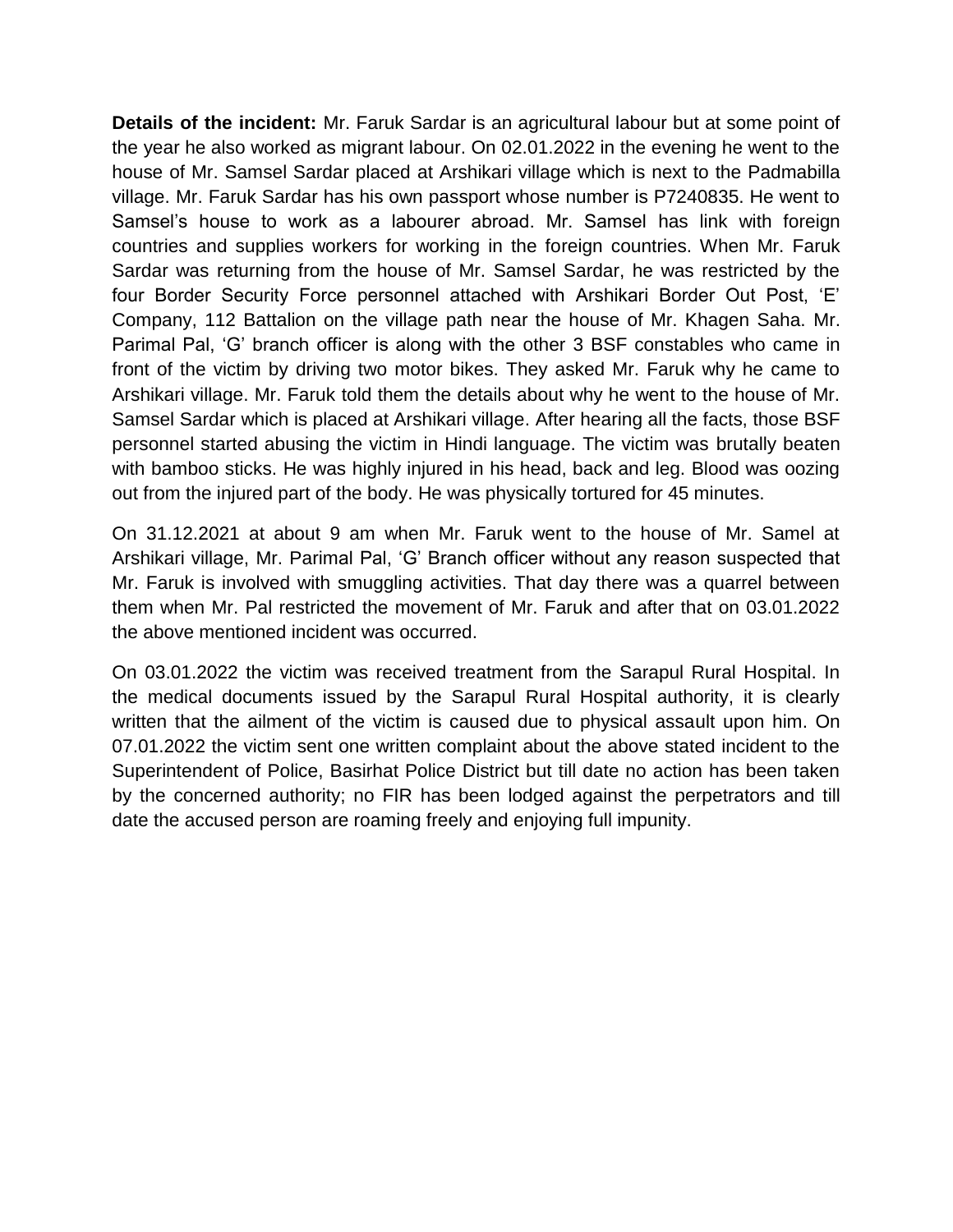## **Attached Documents**

## **Picture of victim**



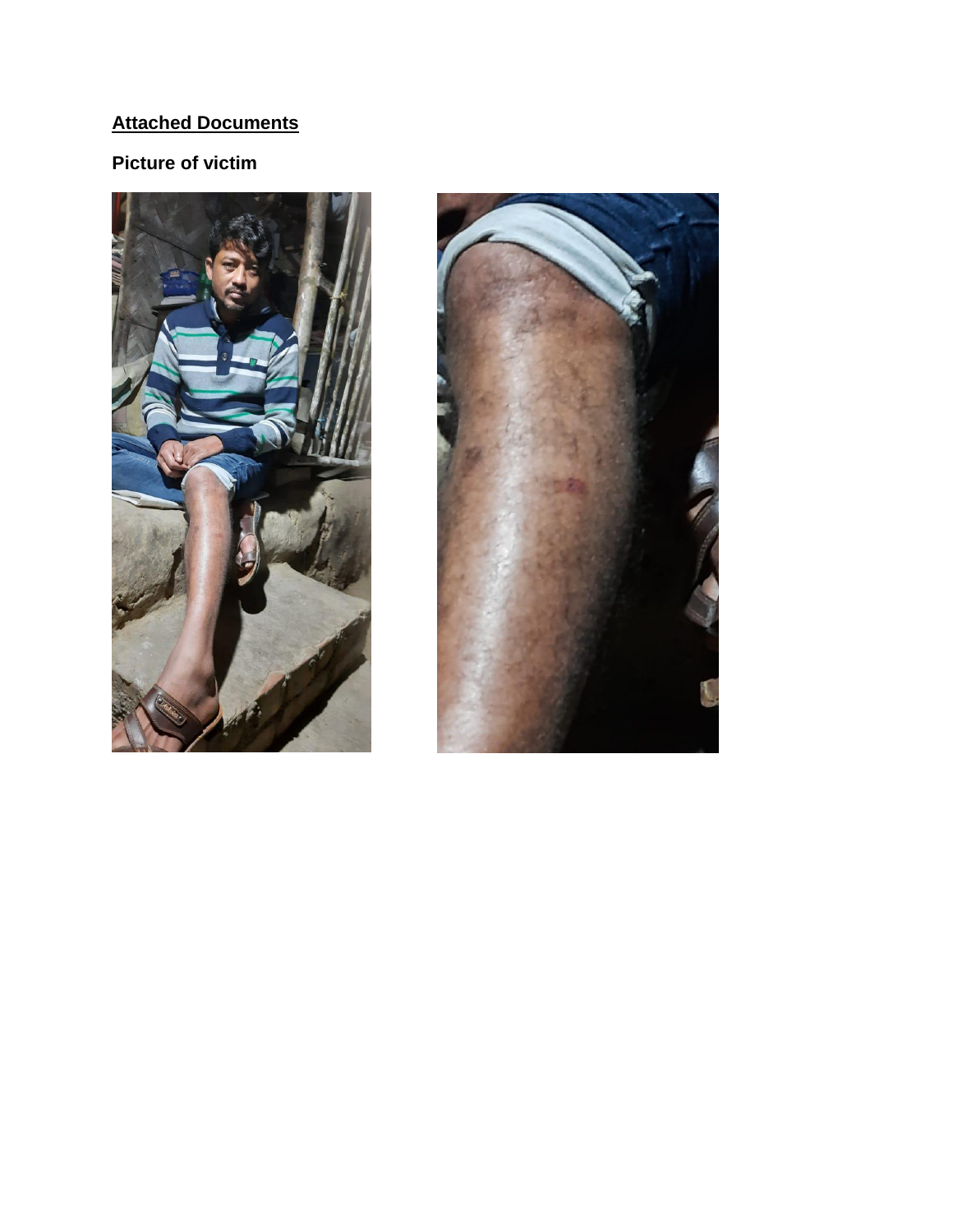**Copy of complaint lodged to Superintendent of Police of Basirhat Police district**

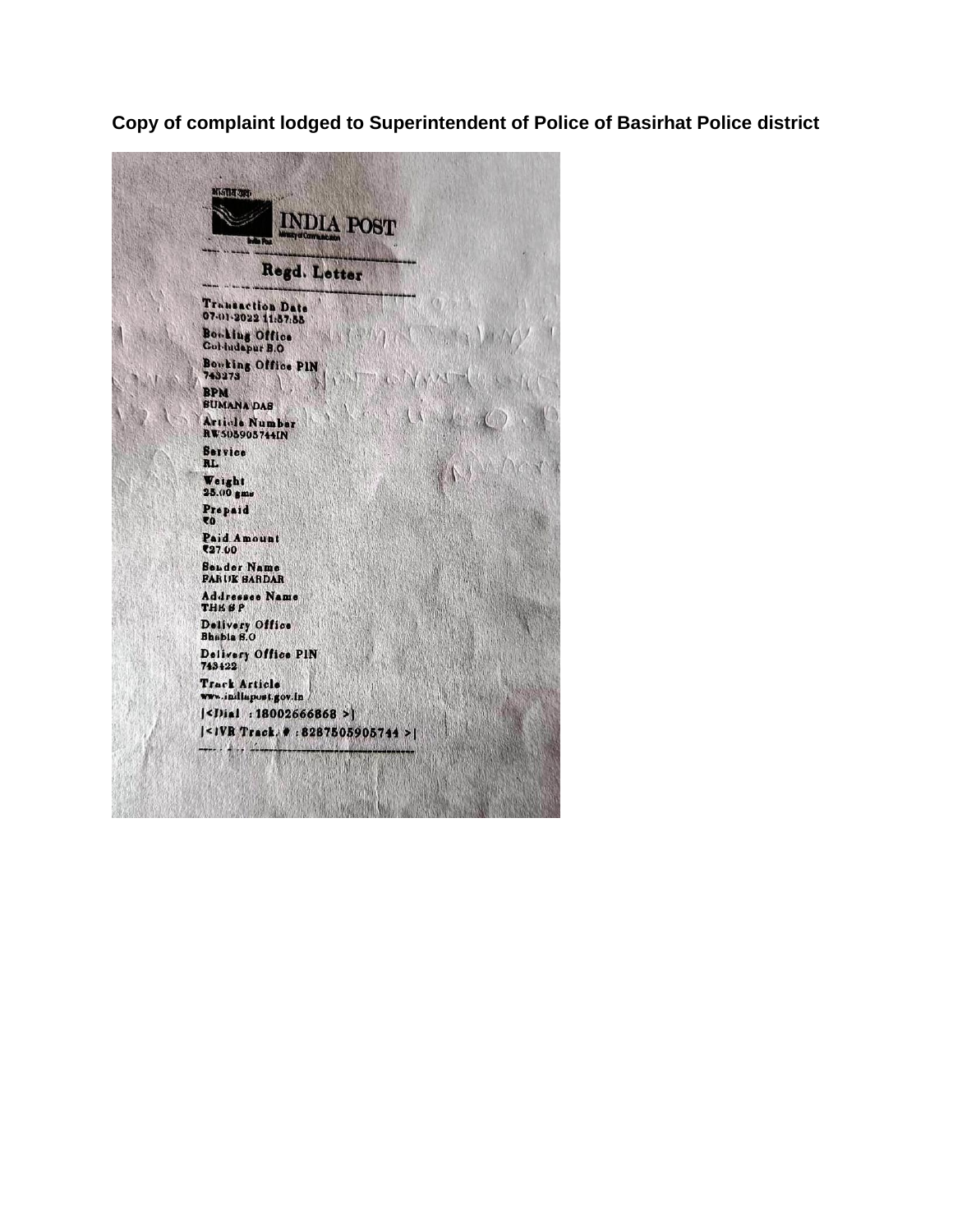$30.$ 

The S.P. Basirhat police District. Basirhat, North 21 Parganas. Respected Sir cesse and not lobe entered and val quliva pourtir surf culo survir refer 312 and ones jado enters 02/01/2022 or verth des resides and fore established four reversions elver elere essier relite providents did every give inough and wears and the one BOP Anshikari. 112 BN. E-Company, G. Branch officer porimal Pal is to happy BSF Compris Granges criter office-נפול ובומות שונין למוד בי בתמור בריה הלאבד पर कर्णाली - कर्मक कर्मक मिलाने aler cours aus sarte case avons relie illy true con aus de recente i coluno 2017 ond april 2002 (2). Grana pass port amos, visa ap anap apa visus an-

FIXIST NONTO: analyo fargu stanned by Scanner Go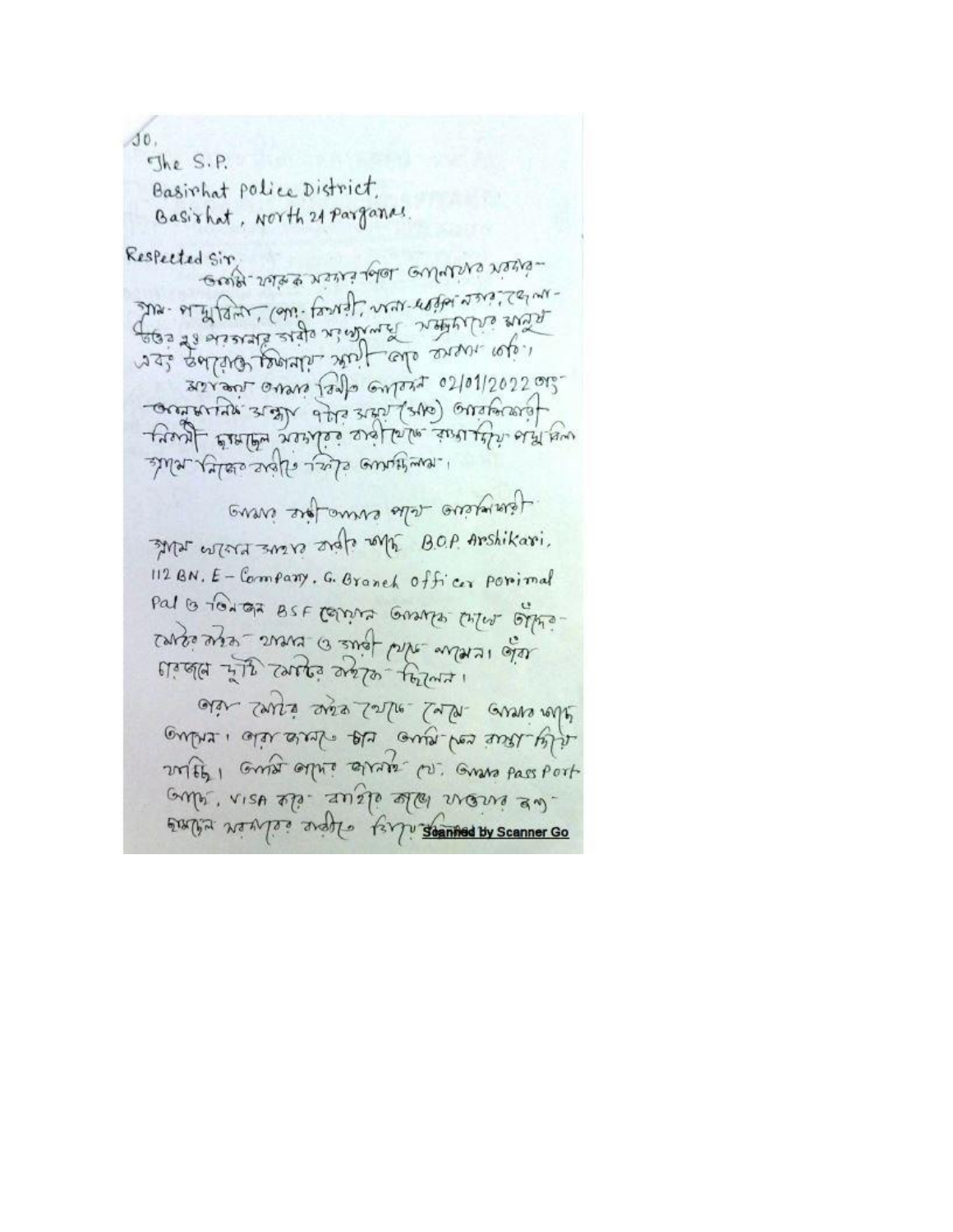was are elises of the wall and Alexa there I avais tale avere value arma Gunan And Gunan falle Coupar every else desarre state de app. ture tes mess.  $\widehat{1}_{\text{av}}/6$  $000 - 05 = 012022$  $520^\circ -$  and lamr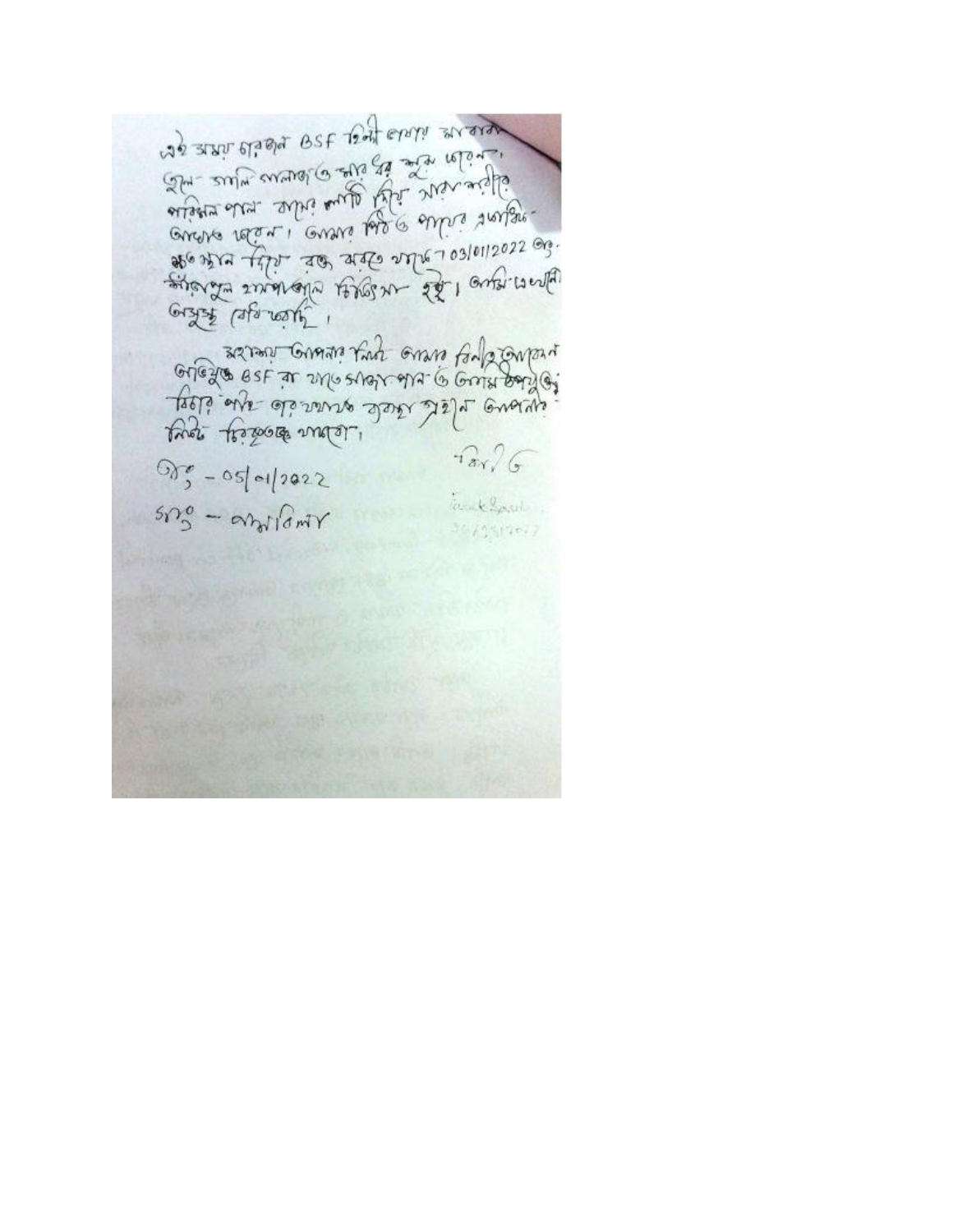**Medical document**

.

|                              | Reg. No. CO DE DE CONSUL 204  |
|------------------------------|-------------------------------|
|                              |                               |
| <b>Provisional Diagnosis</b> | $r^{1/2}$                     |
| HISPLANCU                    | $\sim$                        |
| warned                       |                               |
|                              | - n' Dictations               |
|                              | Infl import                   |
|                              | $-40$ potrol                  |
|                              | t ON W JAP                    |
|                              | $-91. J J C N$                |
|                              |                               |
| $-9.14$                      |                               |
|                              |                               |
|                              | - COP AMON (250)<br>$21 - 24$ |
|                              |                               |
|                              | D. Andrews Cofforte           |
|                              | Medical Officer               |
| - J. Para                    | Signature                     |
| 10200                        |                               |
|                              | Toy at loady. Pho             |
|                              | och i all ose is estima       |